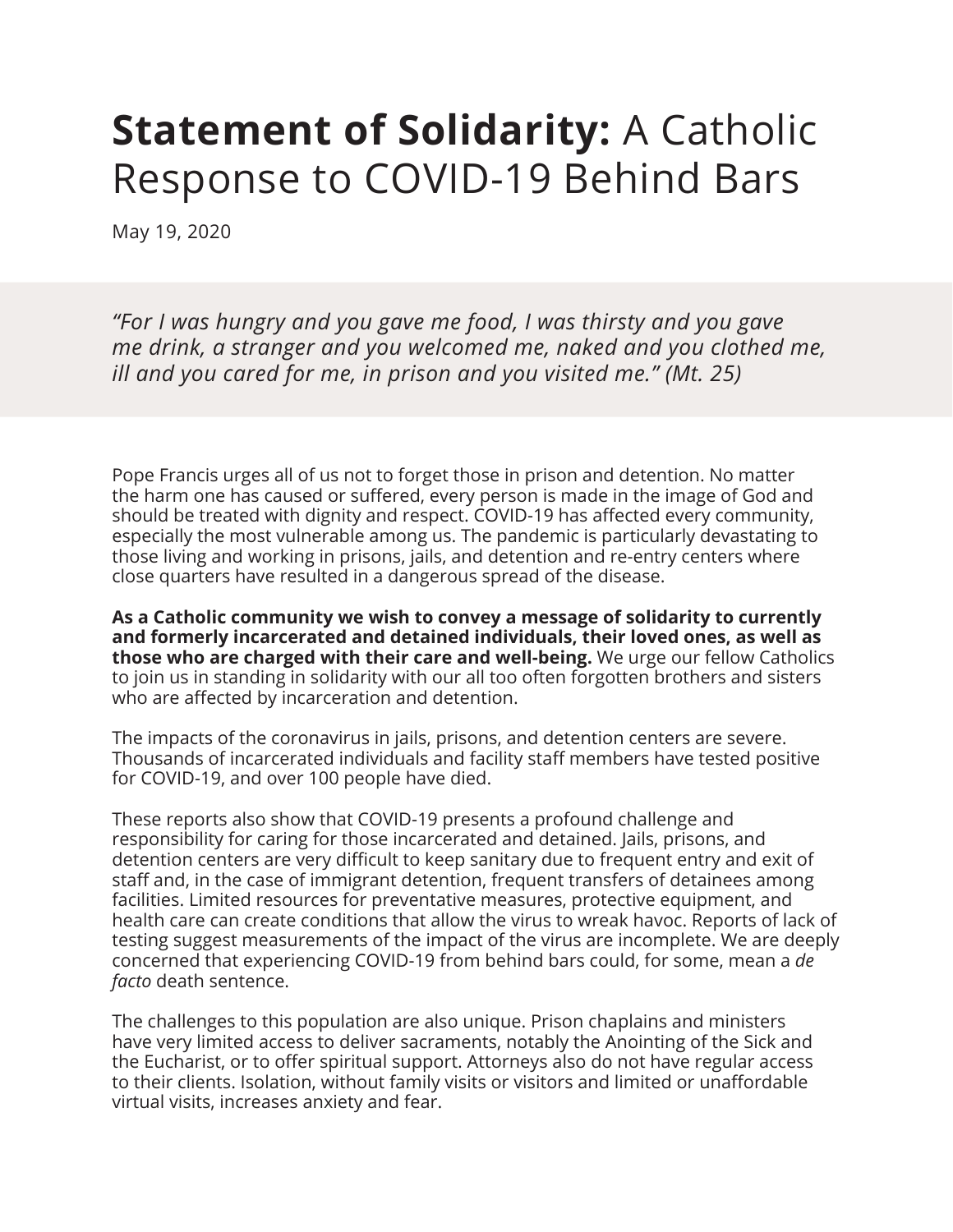Those returning home from incarceration face unprecedented distress during the pandemic. Due to their criminal record, which in some states limits access to employment and assistance for housing and nutrition, and other basic human needs, returning citizens are now even more challenged since existing social services are overwhelmed. Similarly, released immigrant detainees can encounter tremendous obstacles in receiving adequate access to care and transportation to be reunited with loved ones, and need social support to ensure compliance with immigration proceedings and successful community integration.

Those who are incarcerated or detained, and those caring for them, remain in our prayers. We also continue to urge political leaders to make all efforts to ensure the health, safety, and spiritual well-being of those inside, including correctional and detention staff. The COVID-19 crisis presents profound challenges for our country and our world. As we struggle to care for those in need and keep our communities safe, Pope Francis reminds us that there are no "throwaway lives." As a Church, we are being challenged to creatively consider ways to be present to people behind bars and to those returning home—to see each other's wounds, meet their pressing needs, and to become agents of God's restorative work in the world.

Sincerely,

+ Paul S. Coalily

Most Reverend Paul S. Coakley Archbishop of Oklahoma City Chair, Committee on Domestic Justice and Human Development United States Conference of Catholic Bishops

opsmn/fer

Most Rev. Mario E. Dorsonville Auxiliary Bishop of Washington Chair, Committee on Migration United States Conference of Catholic Bishops

+ Chilton & Take

Most Rev. Shelton J. Fabre Bishop of Houma-Thibodaux Chair, Ad Hoc Committee Against Racism United States Conference of Catholic Bishops

Genell K

Most Rev. Gerald F. Kicanas Bishop Emeritus of Tucson Chair, Subcommittee on Certification for Ecclesial Ministry and Service United States Conference of Catholic Bishops

+ Nebon d. Teres

Most Rev. Nelson J. Pérez Archbishop of Philadelphia Chair, Committee on Cultural Diversity in the Church United States Conference of Catholic Bishops